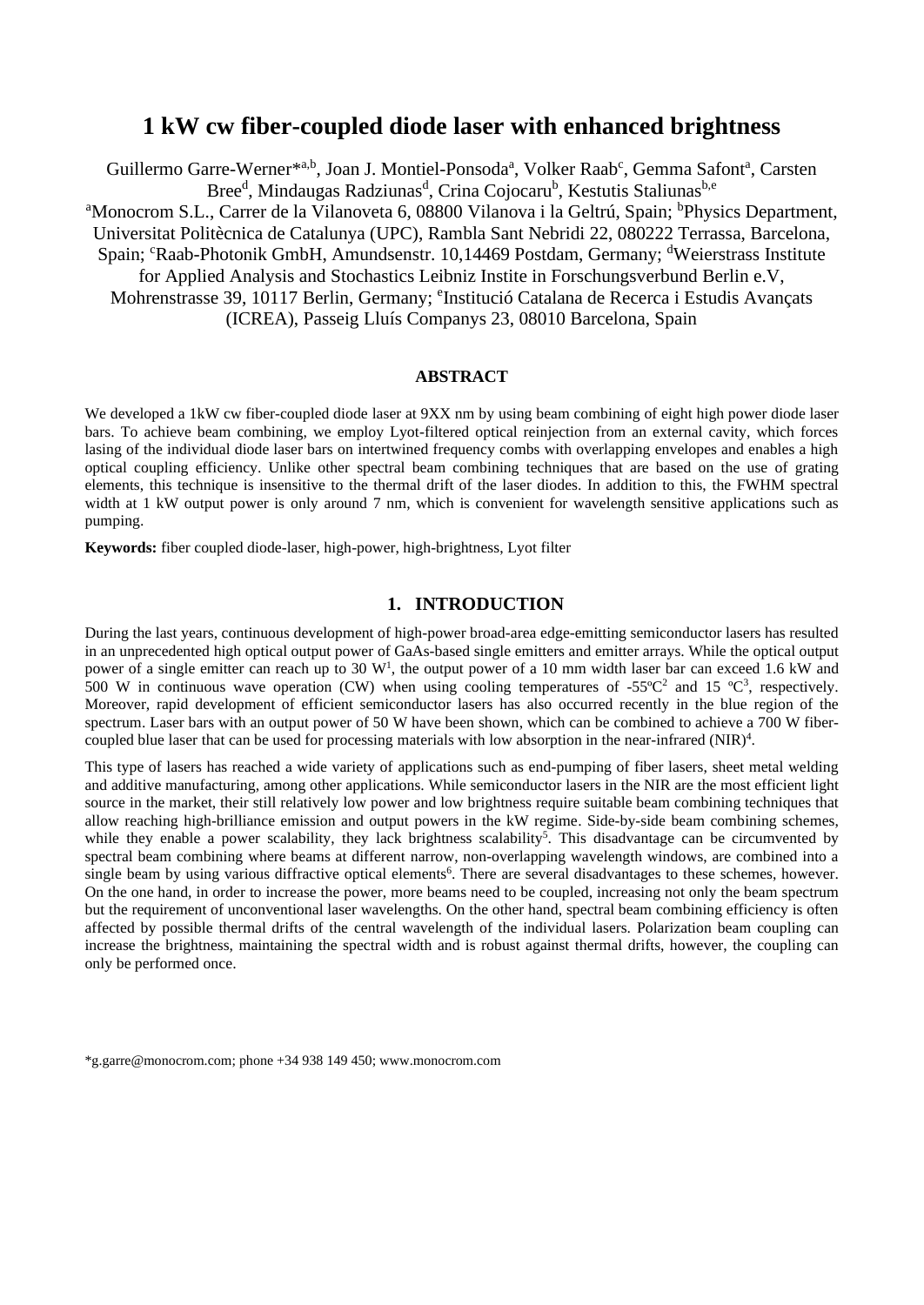| Beam combining<br>schemes<br>Advantage | Side-by-side | Spectral | Polarization | <b>RPC</b> |
|----------------------------------------|--------------|----------|--------------|------------|
| Brightness increase                    |              |          |              |            |
| Spectral width maintenance             |              |          |              |            |
| Thermal drift robustness               |              |          |              |            |
| Cascadable concept                     |              |          |              |            |

Table 1. Comparison between RPC and conventional beam combining schemes.

We have developed a 1 kW diode laser fiber-coupled module by using a polarization and spectral beam combining technique that we named rectified polarization coupling (RPC). In this technique, beam combining is achieved by Lyotfiltered optical reinjection, in which, multiple laser beams, with the same wavelength and polarization, are combined with a high coupling efficiency. RPC offers some advantages as opposed to the other beam combining techniques: it is insensitive to thermal drifts of the individual emitters, it produces efficient brightness increase, spectral width is not much more than the spectral width of an individual laser source, and the concept is cascadable, which allows combining multiple laser sources. Table 1 shows the advantages of RPC as opposed to all the other conventional combining techniques<sup>7</sup>.

In this study, we report the development of a 1kW cw fiber-coupled diode-laser module at 9XX nm. In the next chapter we explain in detail the RPC technique. Next, we present the 1kW cw fiber-coupled diode laser starting by examining the basic building blocks and finishing by analyzing the overall module performance. Finally, we discuss further improvements that can be applied and present our conclusions about the module development.

# **2. RECTIFIED POLARIZATION COUPLING**

The beam combining scheme of the emitters is based on a common external cavity which contains a Lyot-filter and provides an individually filtered optical reinjection to each emitter. As we will explain in the following, the filtered optical reinjection leads to a self-adjustment of the spectral output of the emitters to intertwined frequency combs with overlapping envelopes, which enables a high optical coupling efficiency.

Figure 1 shows a schematic of the assembly for coupling of two laser bars. The setup consists of two identical highpower diode lasers with collimation optics, a half-wave plate (HWP), a Lyot-filter and a partially reflective mirror ( $\overline{R}$  = 4%). The Lyot filter consists of two polarization beam splitters (PBS) with a birefringent crystal (BC) in between. The optical axis of the BC should be aligned under an inclination of 45º with respect to the polarization of the two beams. To swap between the horizontally and vertically polarized field components of the LD 2, a (zero-order) HWP is placed after the collimating optics.



Figure 1. Schematic diagram of the rectified polarization coupling (RPC) technique for two diodes.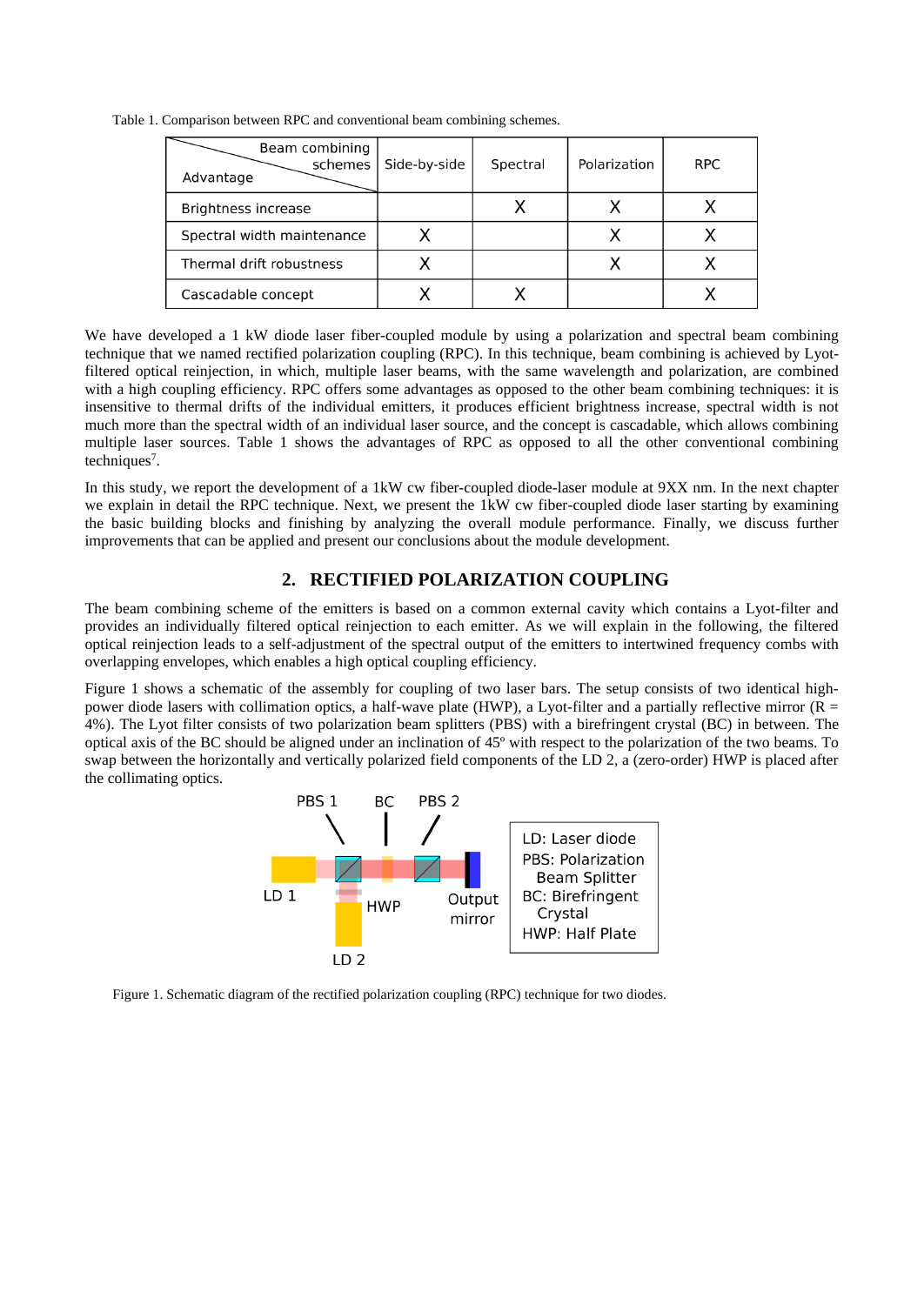

Figure 2. Experimental spectrum of two lasers combined by RPC.

The first element of the setup (PBS 1) accomplishes a regular polarization beam combining of LD 1 and LD 2. During its transmission through the dispersive BC, the two combined beams undergo a wavelength-dependent change of polarization state. The BC acts as a HWP for a set of wavelengths  $\lambda$ s, located at the maximums of LD 2 curve in Figure 2, and as a phase neutral for the other  $\lambda c$ , located at the maximums of LD 1 curve in Figure 2, being  $\lambda c$  shifted half period with respect to λs. For LD 1, only λc is let through the PBS2 and can partly be reflected by the semitransparent mirror. The reflected light can again pass the PBS2, pass the BC again as a phase neutral, allowing giving feedback to LD 1 after passing PBS 1. Similarly, for LD 2  $\lambda$ s, which is the other frequency comb, is transmitted through the PBS 2, and part of the light is reflected by the mirror. After it is reflected can again pass PBS 2, then it is rotated 90º by the BC, and redirected in the PBS1 back to LD 2. For both sources a self-amplifying feedback loop is closed, which leads to an oscillation on exactly those wavelengths that match best the respective filter characteristics and thus have the least losses per round trip.

Figure 2 shows the output spectrum of the combined LD 1 and LD 2 as dashed grey curve, whereas the independent spectra of both diodes are shown in blue and black color. Both spectrum combs are perfectly intertwined, and the amplitude of the peaks is determined by the characteristics of the-Lyot filter. What is more important is that the output beam has the same beam diameter and divergence as the original laser sources, and polarization is still linear, which allows to combine this beam with another orthogonally polarized.

Due to the periodicity of the filtering function this assembly is insensitive to thermal drifts of the central emission wavelength. Instead of increasingly cutting the efficiency of the lasing line, which comprises a typical drawback in spectral beam combining schemes, the laser line can "evade" by changing laser oscillation to a neighboring laser line predefined by the filter. The fact that spectral multiplexing becomes possible for intertwined wavelengths allows development of high-power pumping sources. As for this aspect it is important, that the periodicity is smaller than the locking region of the laser because then the filter does not need to be exactly adapted<sup>7</sup>.

A further benefit of this technique is that as opposed to coherent coupling this kind of multiplexing is tolerant against failure of single gain elements. As all single gain elements oscillate independently and on separate wavelengths the failure of a single element does not influence the other lasers.

This procedure can be cascaded by multi-step filter that has to be passed sequentially by the light. Meaning that the number of combined beams can be cascaded in powers of two.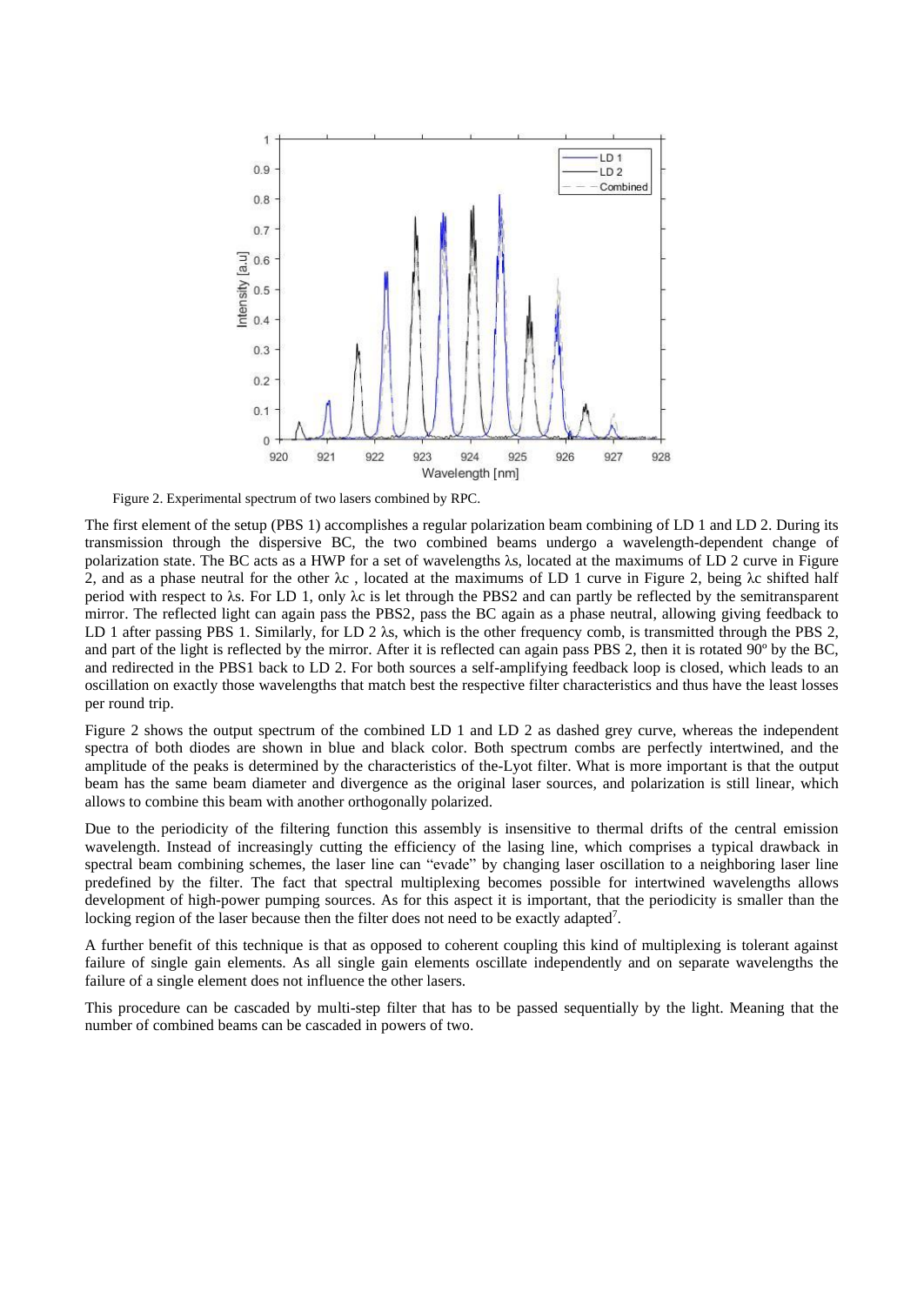## **3. 1 KW DIODE LASER MODULE DESIGN**

#### **3.1 Packaging of NIR diode laser bars**

Today, commercial diode laser bars are typically mounted using a soldering process. We can differentiate two main techniques depending on the type of solder composite that is used: soft soldering and hard soldering. Figure 5 a) and b) shows a schematic view of the heatsink assembly.

In a soft soldering process the laser bar is directly attached to the copper heatsink. Given the significant difference between the coefficient of thermal expansion (CTE) between the laser bar and copper (6.8 ppm/K for the GaAs-based semiconductor and 17 ppm/K for the copper), a ductile and malleable soldering composite such as indium is needed to absorb the mechanical tensions that appear in the cool-down phase. Bonding with indium solder has the disadvantage that it suffers from thermal fatigue and thermo-electro-migration, especially when the laser bar is operated in pulse regime, resulting in failing of the device in time.

Hard soldering is used to improve the reliability of the device. The laser bar is attached to a CTE-matched submount such as diamond, ceramic or tungsten-copper composites, using gold-tin solder. In a second step, the package of laser bar and submount is mounted on the copper heatsink by soldering with a composite with lower melting temperature than gold-tin. The gold-tin joint does not easily degrade during thermal-mechanical cycles, which improves the reliability of the device. However, adding an additional submount with a lower thermal coefficient than copper and an intermediate soldering layer adds an additional thermal resistance between the semiconductor and the heatsink<sup>8</sup>.

Moreover, the induced thermal-mechanical stress causes the curvature of the laser bar, or the so-called "smile" phenomenon. This curvature can reach values peak to valley as high as 5 μm, but typical values are in the range of 1 μm when using indium soldering. As a consequence, the smile can reduce the beam quality when using optics by a factor of 2 9 .

Monocrom uses its proprietary patented solder-free mounting process (*ClampingTM*) that overcomes most of the problems of the solder-based techniques<sup>10</sup>. The laser bar is clamped between the two copper heatsinks by applying uniform pressure over the bar contact surface (see Figure 3 c))<sup>11</sup>. Since the mounting process takes place at room temperature, mounting induced stress by CTE-mismatch is avoided. The laser bar can still expand between the electrodes when heating up avoiding thermal-mechanical induce fatigue during operation, which increases the lifetime of the device. In addition to this, elimination of the intermediate layers reduces the thermal resistance between the heatsink and the semiconductor, affected by the homogeneity of the contact. Moreover, since the laser bar is contacted from both sides, cooling takes place also from the n-side (around 20% of the heat is removed from the n-side contact), reducing the thermal load in the p-side.



Figure 3. Schematic view for laser bar mounting with a) hard soldering with gold-tin, b) soft soldering with indium, and c) *ClampingTM*.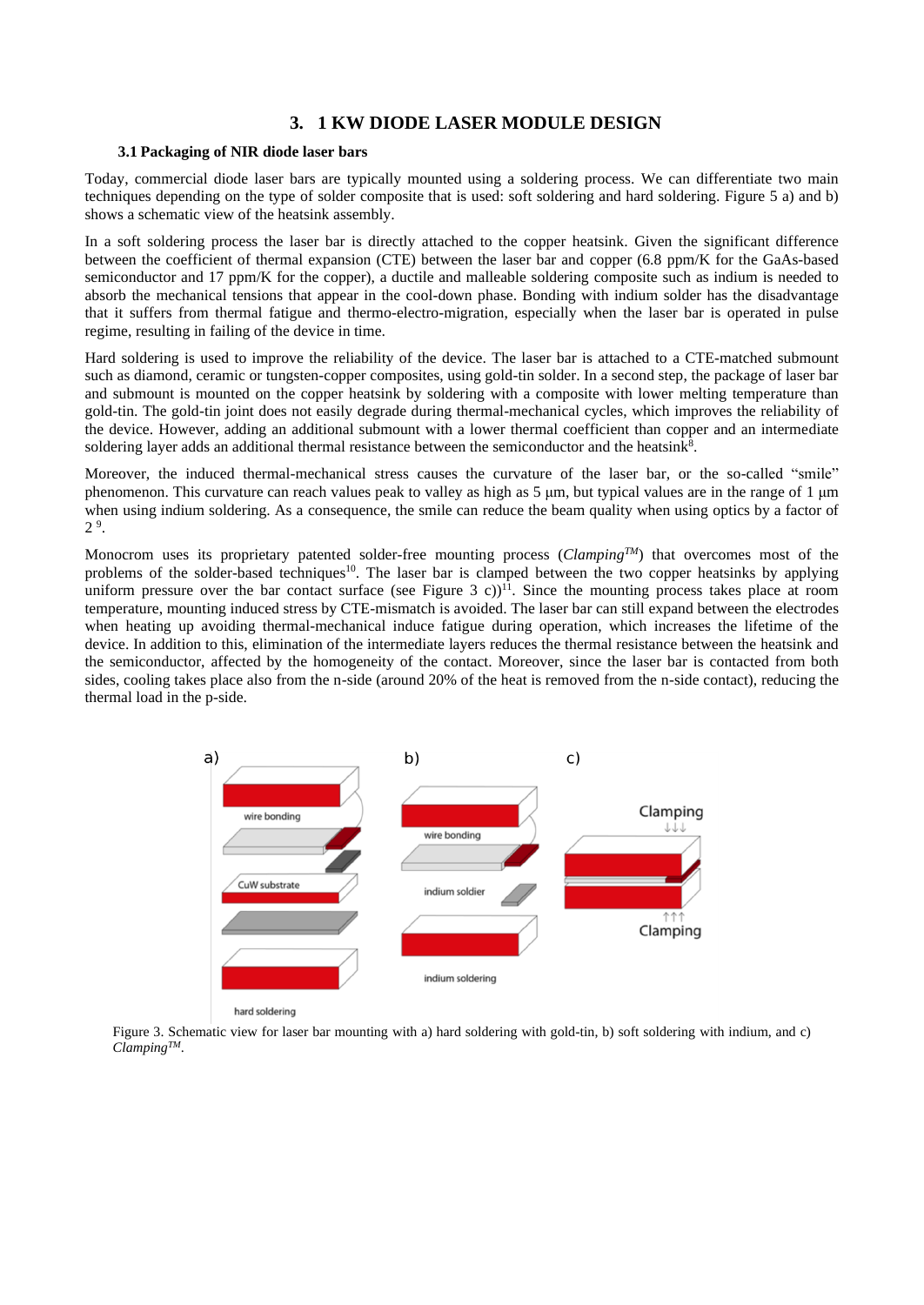

Figure 4. a) Enlarged picture of a soldered diode laser bar with a 'smile' of approx. 2 μm. Image taken from Ref. 8. b) Enlarged picture of a diode laser bar mounted with *ClampingTM*, showing a smile under 0,1 μm.

Another important benefit offered by this technology is the very low smile achieved. Figure 4 b) shows a magnified image of the emitters of a clamped bar with a peak-to-valley value of  $\sim 0.1$  µm. Typical values of smile  $\lt 0.3$  µm are systematically achieved by clamping.

#### **3.2 Single diode laser bar module**

All the kW fiber coupled diode laser modules own most of their specific characteristics due to the individual laser sources that they combine, their building blocks. Wisely choosing this building blocks shall pave the way to a successful kW diode laser development.

The building block of the 1 kW diode laser module is a, 200 W, single diode laser bar module. The mounted diode laser bar has 23 emitters, with a 50 % fill factor that radiate at a wavelength of 9XX nm. The bar is mounted on an active heatsink with the two electrodes cooled (p and n electrodes). Micro-channel coolers typically suffer from clogging of the channels and electro-corrosion induced leakage, which leads to failing of the device<sup>8</sup>. To avoid clogging of the channels and to reduce the impact of corrosion, we use macro-channel coolers. In addition to this, as it is mentioned before, our *ClampingTM* technology allows cooling of the laser bar from both sides, which ensures a low thermal resistance for the 4 mm resonator length laser bar of 0.3 K/W.

In Figure 5 the behavior of a single diode laser bar module, emitting at 976 μm, can be seen. At 200 A the diode laser bar module delivers 200 W at a power conversion efficiency of 67%, showing the ability of the mounting to remove  $\approx 100$ W produced as heat by the laser diode bar.



Figure 5. Dependence on driving current of optical power, voltage and power conversion efficiency of the single diode laser bar module (diode laser bar mounted using *ClampingTM*).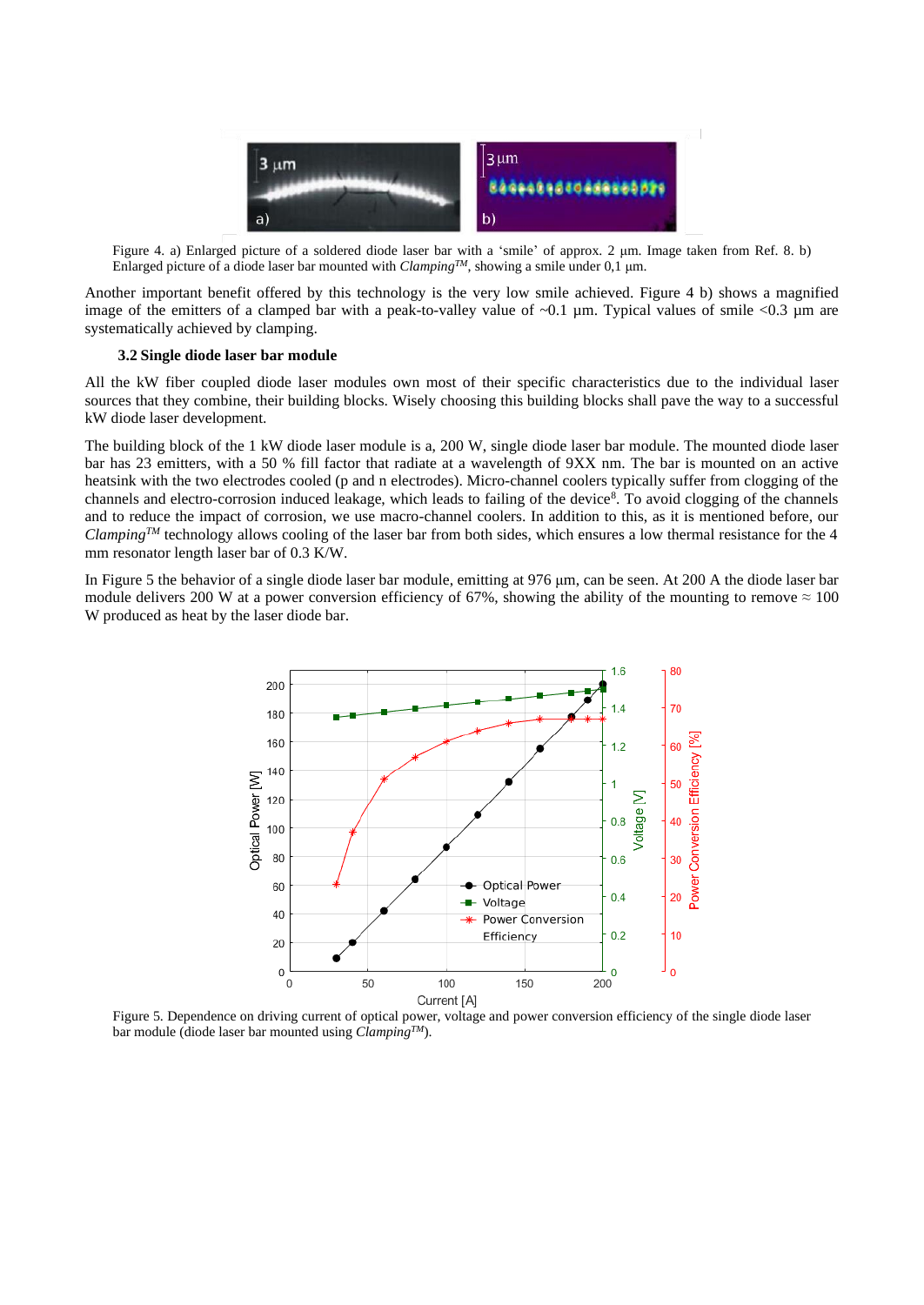#### **3.3 Optical design**

A challenging fact when designing a fiber coupling system for a broad area diode laser is managing the asymmetry shown by the emission. While in the fast axis, the axis perpendicular to the p-n junction plane, the emission shows a high divergence (23 ° FWHM) and a relatively good beam quality ( $M^2 = 1$ ), in the slow axis, the axis perpendicular to the fast axis and to the light axis, the emission shows a smaller divergence (6 ° FWHM) but a much worse beam quality ( $M^2$  = 20-100)<sup>12</sup>. In addition to the asymmetry of the emission, a diode laser bar is an array of broad area diode lasers arranged along the slow axis. This fact limits the focal lengths of the slow axis collimator (SAC), as it should be placed before the overlapping of the emission of two consecutively arranged emitters, due to the natural divergence in the slow axis. This limitation imposes SAC with short focal lengths and therefore with high residual divergence, around the tenths of mm·mrad, which, when focused, will turn into a large focusing beam spot.

To manage this constraint the optical solution chosen is based on beam transformation system (BTS), an industry standard solution for diode laser bars. The BTS is an extremely compact set of micro lenses that contains two elements: i) a fast axis collimator (FAC), with effective focal lengths below de the half millimeter, and ii) a biconvex cylindrical lens array, each one with an infinite effective focal length, tilted 45°, preforming a 90° twist<sup>13</sup>. The number of elements in the array matches the number of emitters in the diode laser bar. The twist purpose is to avoid the overlapping of the light from different emitters. Avoiding this overlapping enables the use of a common SAC for all the emitters in the laser diode, with a larger focal length, reducing the residual divergence.

After the BTS and SAC the beam is collimated and can be coupled according to the above-described RPC. The optical components are not shown in Figure 6 and are located where the bracket is shown. The lenses responsible to fiber couple the beam are two crossed cylindrical lenses, as it can be seen in Figure 6. The focal length of the cylindrical lenses is optimized to fulfill three conditions: i) achieve the minimum beam spot at the fiber facet, ii) not exceed the fiber N.A. and iii) respect the mechanical limitations imposed by the fiber input port characteristics. Conditions i) and ii) share a well-known compromise between each other.

Regarding the beam divergence, in order to match it with the fiber N.A. it is important to consider that the maximum angle occurs at the "corners" of the beam<sup>14</sup>. One of the bottom corners is represented in Figure 6 by a thick red line. The maximum angle of incidence on the fiber facet has a contribution of the two cylindrical lenses focal lengths.



Figure 6. Fiber coupling optical system and the simulated beam profiles along the beam path i) Collimated beam profile after the BTS+SAC combination and ii) beam waist at the fiber facet.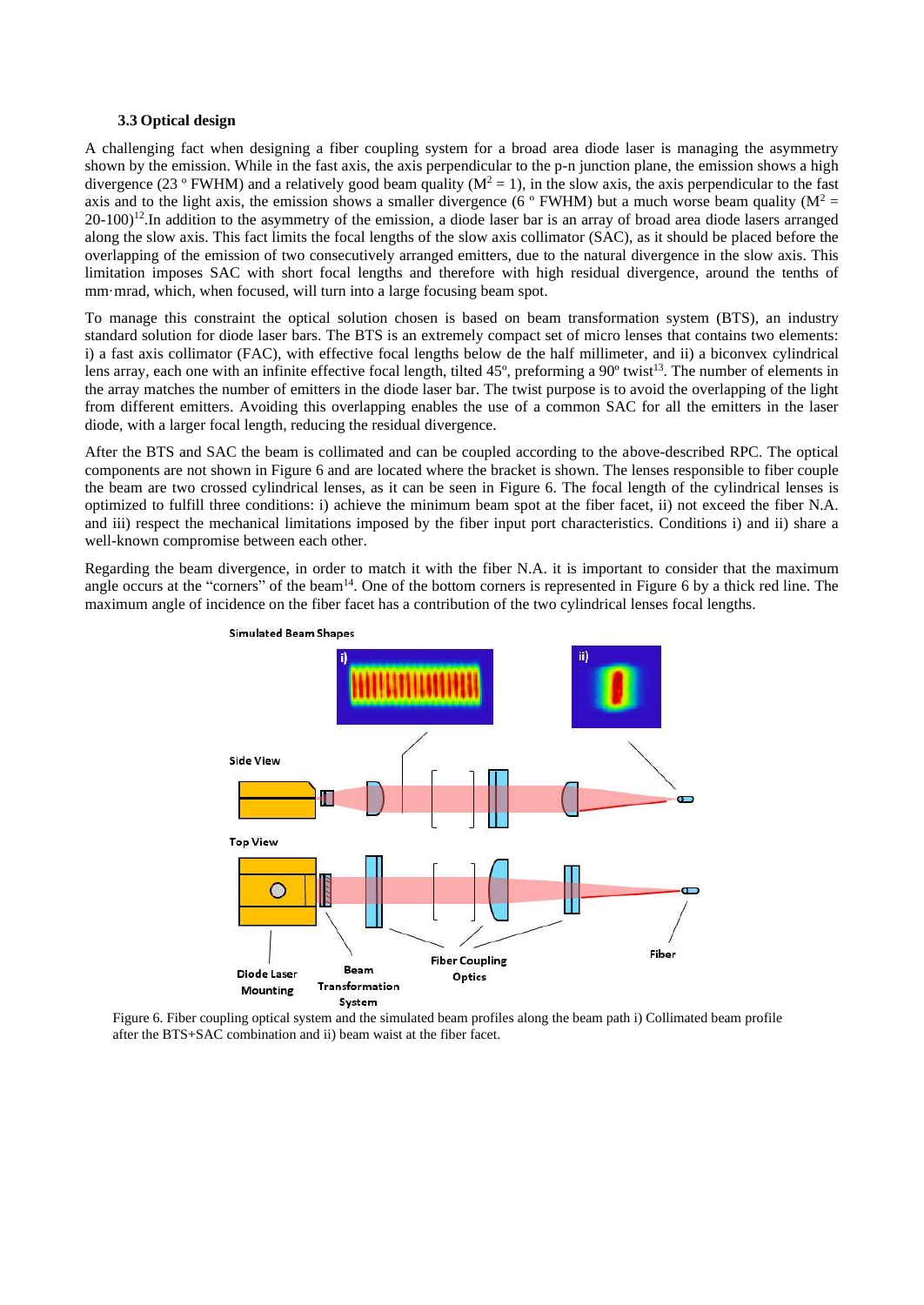

Figure 7. a) Focused beam far field. The circle represents a numerical aperture of 0.15. b) Magnified image of the focused beam at the fiber face. The circle has a diameter of 400 μm.

Finally, the last condition refers to the fact that the high-power fiber has an end-cap. This element is a cylindrical fused silica block, attached to one end to the fiber, and at the other end has an antireflective coating to avoid back reflections that would result in a loss of power. The coating cannot be placed directly at the facet of the fiber due to the high-density power. The end cap has a length of 22 mm, forcing the lens prior to the fiber to have a higher focal length.

In Figure 7, the final coupling conditions can be seen. These conditions give a fiber coupling efficiency exceeding the 90 % for a fiber of 400 μm core diameter and an N.A. of 0.22. The characteristics of the fiber are completed by an actively cooled mode stripper and a conical interface (QB standard).

#### **3.4 1 kW laser system**

The 1 kW cw fiber coupled diode laser module, shown in Figure 8, has been designed to be able to work in an industrial environment. The laser is sealed to protect the laser diode bars and the optics from humidity, dust and possible debris. These conditions are typical in application like cladding, heat treating and brazing. The enclosure is designed to fit in a standard 19-inch rack to enable an easy integration in larger systems. This module is an economic solution with an overall optical coupling efficiency of 64 % that lowers the price of operation.

Thanks to the *ClampingTM* technology the eight diode laser bars show a longer life expectancy. The spectral FWHM is 7 nm, allowing several further spectral beam combining or using the laser module for pumping applications. The robust fiber cable allows an easy integration for the end-user. A variety of sensors and complements can be added to the module enabling monitoring the module behavior.



Figure 8. Monocrom 1 kW cw fiber-coupled module (left) and the corresponding power vs current diagram (right).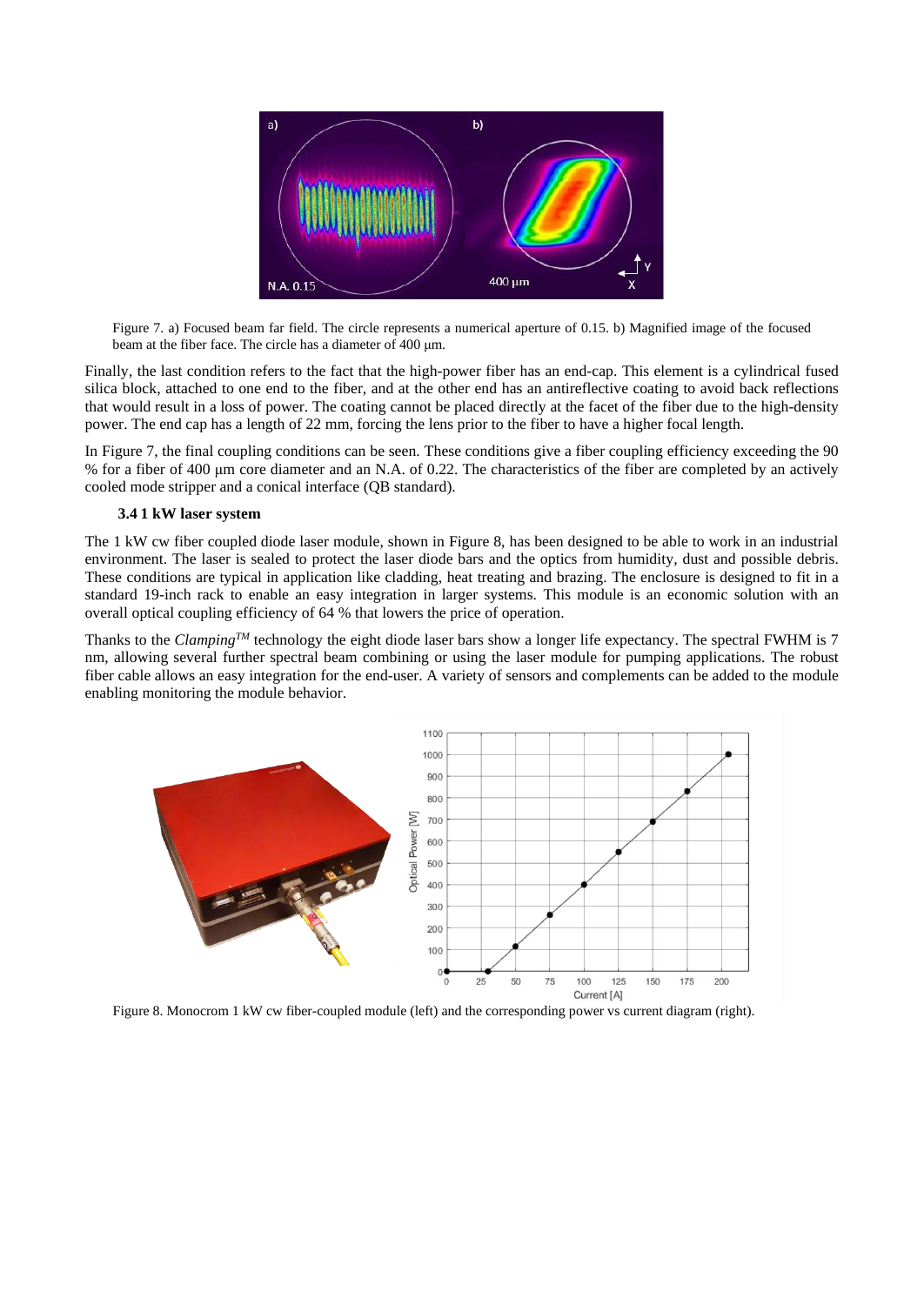#### **3.5 Future perspectives**

The 1 kW cw fiber coupled diode laser module represents a first step towards a whole variety of multikilowatt diode laser modules for Monocrom. This variety of laser modules will be based on the module presented here, however, higher power can be reached by using side-by-side and spectral beam combining.

Moreover, in parallel to the work presented in this manuscript, we have developed a new technique for improving the beam spatial quality of the individual diode lasers and, correspondingly, increase in the brightness. This technique is based on the use of extremely compact photonic crystal (PhC) spatial filters, that incorporated in the laser resonator can induce losses to the transversal lasing modes with higher divergence<sup>15,16</sup>. We reported an increase in the brightness by a factor of 1.5 in a broad area diode laser as a the prove of concept. Incorporating the PhC spatial filtering in our system can improve the beam quality and reduce the diameter of the fiber core. This technique has been developed in parallel to the RPC, in the work frame of the HIP-Laser project.

Developing laser modules with higher spectral brightness is also possible by combining the RPC technique with the use of different diffractive optics placed inside the external cavity. This configuration is interesting for those applications that need high power confined in a narrow spectral window.

# **4. CONCLUSIONS**

We have developed an optical coupling technique, RPC, that is able to combine multiple beams with the same wavelength and polarization. This coupling scheme shows several advantages compared to other conventional coupling schemes. Unlike side-by-side beam combining, RPC produces an effective brightness increase. In addition to this, RPC is insensitive to thermal drifts of the central wavelength emission, as opposed to other conventional spectral beam combining methods based on the use of gratings. Moreover, spectral beam combining increases the spectral width of the output beam, whereas RPC maintains the spectral width of the original laser sources. Finally, unlike coherent beam combining, RPC is tolerant against failure of a single element.

We have developed a 1 kW cw fiber coupled laser module based on the concept of RPC. This module uses eight laser diode bars, which are mounted in individual heatsinks using the *ClampingTM* technology. The emission of each bar is then collimated using a BTS and a SAC. Once the beam is collimated the beams are combined by the RPC technique and finally coupled into a fiber with a 400 μm core diameter and 0.22 N.A.

#### **AKNOWLEDGEMNT**

This work is supported by the Eurostars Project E!10524 HIP-Lasers.

#### **REFERENCES**

- [1] Crump, P., Wenzel H., Erbert G., and Tränkle G., "Progress in increasing the maximum achievable output power of broad area diode lasers," SPIE Proc. Series 8241, no. 82410U, (2012).
- [2] Crump, P., Frevert, C., Hösler, H., Bugge, F., Knigge, S., Pittroff, W., ... & Tränkle, G., "Cryogenic ultrahigh power infrared diode laser bars," In Novel In-Plane Semiconductor Lasers XIII (Vol. 9002, p. 90021I). International Society for Optics and Photonics (2014).
- [3] Strohmaier, S. G., Erbert, G., Rataj, T., Meissner-Schenk, A. H., Loyo-Maldonado, V., Carstens, C., ... & Wilkens, M., "Forward development of kW-class power diode laser bars," In High-Power Diode Laser Technology XVI (Vol. 10514, p. 1051409) International Society for Optics and Photonics (2018).
- [4] Balck, A., Baumann, M., Malchus, J., Chacko, R. V., Marfels, S., Witte, U., ... & Kösters, A., "700 W blue Fiber-coupled Diode-laser emitting at 450 nm," In High-Power Diode Laser Technology XVI (Vol. 10514, p. 1051403). International Society for Optics and Photonics (2018).
- [5] Dogan, M., Chin, R. H., Fulghum, S., Jacob, J. H., & Chin, A. K., "Efficient pump module coupling> 1kW from a compact detachable fiber," In High-Power Diode Laser Technology XVI (Vol. 10514, p. 105140K). International Society for Optics and Photonics (2018).